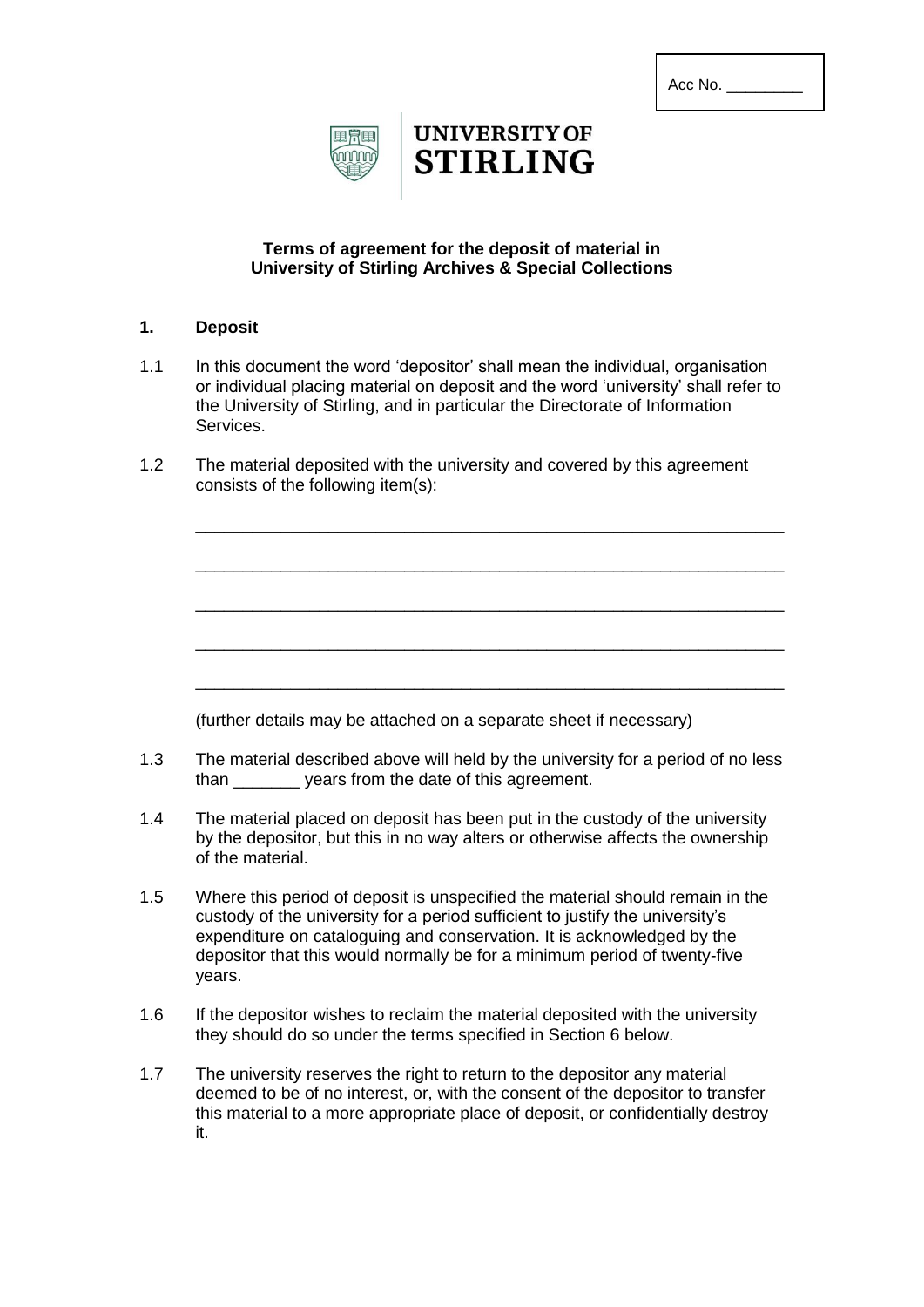- 1.8 Any changes in the name and address of the depositor of the material shall be notified to the university.
- 1.9 The university will ensure compliance with the principles of the Data Protection Act 1998 where they apply to the deposited material.

## **2. Preservation**

- 2.1 The deposited material will be stored in university library's new archives store which provides optimum storage conditions for the library's archives and special collections.
- 2.2 The university shall take all reasonable precautions to protect the deposited material from damage, loss or theft but shall not otherwise be liable beyond this to the depositor for any damage to or loss or theft of the material during the deposit period.

# **3. Conservation**

- 3.1 The university will be entitled at its absolute discretion to take any of the following actions in respect of the deposited material:
- (a) to photograph, microfilm, digitise or other wise copy material; the ownership of all such copies to be vested in the university
- (b) to number items with a reference for their identification, use and safe keeping
- (c) to carry out such work in regard to the conservation of the material as may from time to time be considered desirable and practicable by library staff
- (d) to withhold public access to material if it is in a fragile condition until all necessary conservation work has been completed

# **4. Cataloguing**

- 4.1 The material will be catalogued to recognised professional standards as part of the university's programme of cataloguing all archives and special collections in its custody.
- 4.2 A copy of the catalogue produced by the university will be provided free of charge to the depositor. Ownership of and copyright in all catalogues and finding aids shall rest with the university.

#### **5. Access**

- 5.1 The deposited material shall be made available to researchers under the normal terms of access to archives and special collections in the new archives reading room.
- 5.2 If the depositor wishes to place any restrictions on access to this material they should be clearly stated here:

\_\_\_\_\_\_\_\_\_\_\_\_\_\_\_\_\_\_\_\_\_\_\_\_\_\_\_\_\_\_\_\_\_\_\_\_\_\_\_\_\_\_\_\_\_\_\_\_\_\_\_\_\_\_\_\_\_\_\_\_\_\_

\_\_\_\_\_\_\_\_\_\_\_\_\_\_\_\_\_\_\_\_\_\_\_\_\_\_\_\_\_\_\_\_\_\_\_\_\_\_\_\_\_\_\_\_\_\_\_\_\_\_\_\_\_\_\_\_\_\_\_\_\_\_

\_\_\_\_\_\_\_\_\_\_\_\_\_\_\_\_\_\_\_\_\_\_\_\_\_\_\_\_\_\_\_\_\_\_\_\_\_\_\_\_\_\_\_\_\_\_\_\_\_\_\_\_\_\_\_\_\_\_\_\_\_\_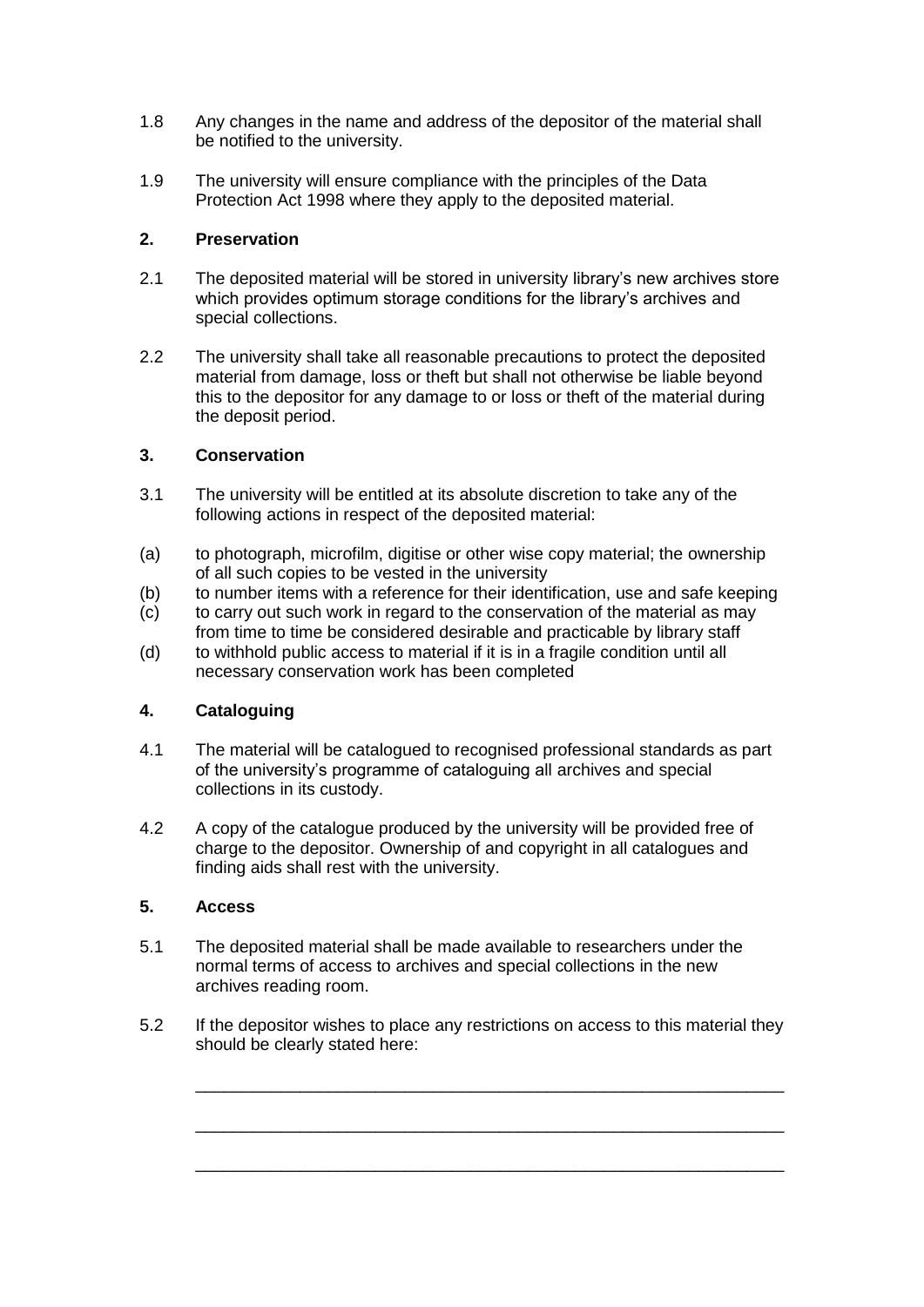5.3 Having regard to the provisions of the Copyright Acts in force at any given time the university may supply copies of material to researchers on payment of an appropriate charge. No further reproduction of such copies shall be allowed without the consent of the copyright holder.

\_\_\_\_\_\_\_\_\_\_\_\_\_\_\_\_\_\_\_\_\_\_\_\_\_\_\_\_\_\_\_\_\_\_\_\_\_\_\_\_\_\_\_\_\_\_\_\_\_\_\_\_\_\_\_\_\_\_\_\_\_\_

\_\_\_\_\_\_\_\_\_\_\_\_\_\_\_\_\_\_\_\_\_\_\_\_\_\_\_\_\_\_\_\_\_\_\_\_\_\_\_\_\_\_\_\_\_\_\_\_\_\_\_\_\_\_\_\_\_\_\_\_\_\_

- 5.4 The university undertakes to remind researchers, publishers and other users of the deposited material of their responsibility to comply with the Copyright Acts.
- 5.5 The university shall be free to use any part of the deposited material for exhibition purposes. The university shall also be free to loan deposited material to other institutions for the purposes of exhibition.

#### **6. Withdrawals**

- 6.1 The depositor may exercise their right to reclaim the deposited material at any time after giving 6 months notice to the university.
- 6.2 During such period of notice the university will be entitled to copy the material by any methods deemed appropriate by staff of the Directorate of Information Services and to retain these copies as the property of the university after the removal of the material. The university will continue to make these copies accessible to the public subject to the conditions laid out in Section 5 above.
- 6.3 Where the university has invested a considerable amount of time and money in the cataloguing and conservation of the deposited material the Director of Information Services may choose to seek a contribution to the financial costs involved from the depositor on removal of the material.

#### **7. Agreement**

7.1 I agree to the terms set out in this document for the deposit of the material described in Section 1.2 in the University of Stirling Library, part of the Directorate of Information Services:

| Name of depositor:      |  |
|-------------------------|--|
| Signature of depositor: |  |
| Address:                |  |
|                         |  |
|                         |  |
| Tel. No.:               |  |
|                         |  |
| E-mail:                 |  |
| Date:                   |  |